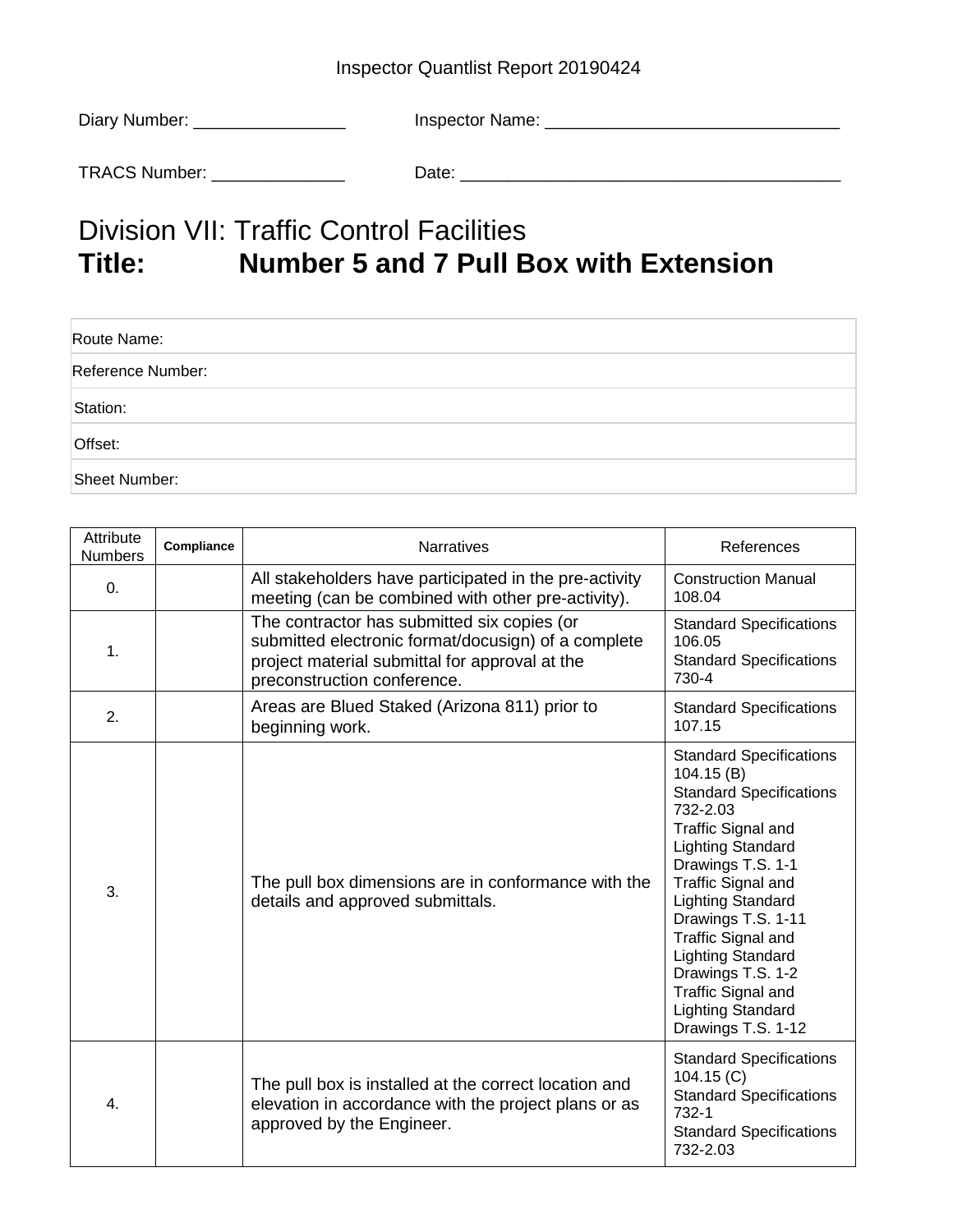| 5.  | The covers are secured with two $\frac{3}{8}$ inch stainless<br>steel hex-head bolts (9/16 inch socket size) and a<br>washer with that is recessed below the top surface of<br>the cover or as approved by the Engineer. | Traffic Signals and<br><b>Lighting Standard</b><br>Drawings T.S. 1-1 Note<br>14<br><b>Traffic Signals and</b><br><b>Lighting Standard</b><br>Drawings T.S. 1-2 Note<br>8                                                    |
|-----|--------------------------------------------------------------------------------------------------------------------------------------------------------------------------------------------------------------------------|-----------------------------------------------------------------------------------------------------------------------------------------------------------------------------------------------------------------------------|
| 6.  | The pull box-lids have the proper legend (marked<br>"A.D.O.T. ELECTRICAL HIGH VOLTAGE ADOT<br>FMS" on the covers).                                                                                                       | <b>Standard Specifications</b><br>732-2.03<br><b>Traffic Signal and</b><br><b>Lighting Standard</b><br>Drawings T.S.1-11<br><b>Traffic Signal and</b><br><b>Lighting Standard</b><br>Drawings T.S. 1-12                     |
| 7.  | The pull box, extension or covers are free of chips<br>and cracks.                                                                                                                                                       | <b>Standard Specifications</b><br>732-2.03<br><b>Traffic Signal and</b><br><b>Lighting Standard</b><br>Drawings<br>T.S.1, 1-1 1/2, Note 7                                                                                   |
| 8.  | Pull box installations in concrete areas have<br>expansion joint materials (1/2 inch bituminous)<br>placed around the pull box or as approved by the<br>Engineer.                                                        | <b>Standard Specifications</b><br>732-3.01                                                                                                                                                                                  |
| 9.  | Conduit entering through the bottom of a pull box is<br>located near the sides and ends (in order to leave the<br>major interior portion clear).                                                                         | <b>Standard Specifications</b><br>732-3.01                                                                                                                                                                                  |
| 10. | All conduits entering the pull boxes will terminate a<br>minimum of three inches inside the box wall.                                                                                                                    | <b>Standard Specifications</b><br>732-3.01                                                                                                                                                                                  |
| 11. | Conduits are two to four inches above the bottom of<br>the pull box while sloping towards the direction of the<br>conduit run. {To facilitate pulling of conductors.}                                                    | <b>Standard Specifications</b><br>732-3.01                                                                                                                                                                                  |
| 12. | Class "A" concrete aggregate designated ASHTO<br>Size number 57, slump box drainage, or equivalent<br>gravel material.                                                                                                   | <b>Traffic Signal and</b><br><b>Lighting Standard</b><br>Drawings 1-4<br><b>Traffic Signal and</b><br><b>Lighting Standard</b><br>Drawings T.S.1-11<br>Traffic Signal and<br><b>Lighting Standard</b><br>Drawings T.S. 1-12 |
| 13. | Pull box is backfilled with excavated material and<br>compacted in accordance with Section 203-5 of the<br><b>Standard Specifications.</b>                                                                               | <b>Standard Specifications</b><br>732-3.01                                                                                                                                                                                  |
| 14. | Felt paper (30 pound) is used between the pull box<br>and the aggregate backfill material.                                                                                                                               | <b>Traffic Signal and</b><br><b>Lighting Standard</b><br>Drawings 1-4                                                                                                                                                       |
| 15. | Four concrete blocks (2 inches thick) are set under<br>the pull box.                                                                                                                                                     | <b>Traffic Signal and</b><br><b>Lighting Standard</b><br>Drawings 1-4                                                                                                                                                       |
| 16. | The pull boxes in cut and fill areas shall match the<br>grade and installed in conformance with specified<br>requirements.                                                                                               | <b>Traffic Signal and</b><br><b>Lighting Standard</b><br>Drawings 1-4                                                                                                                                                       |